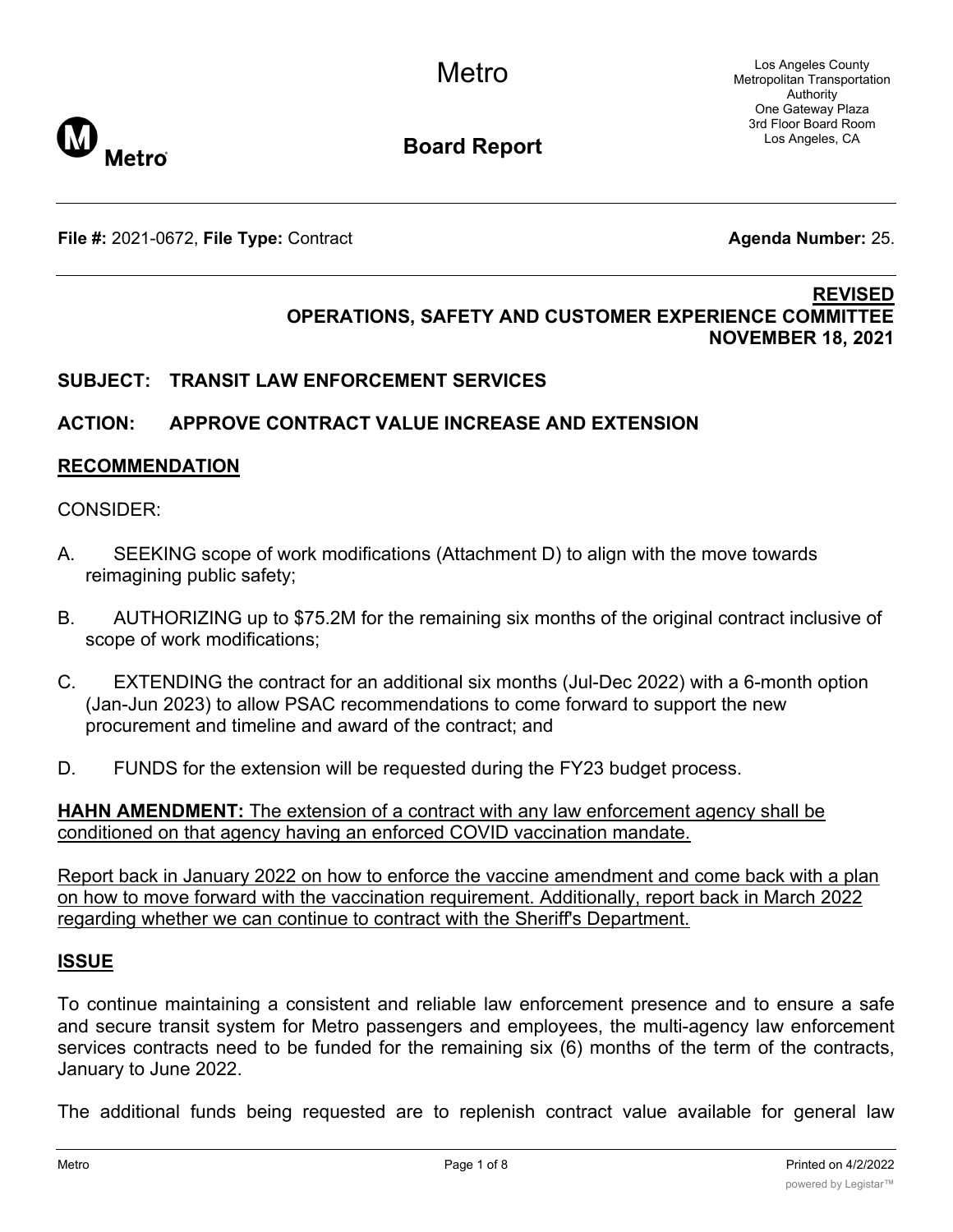enforcement services absorbed by unplanned expenses, which occurred in the early years of the contract. The additional \$75,201,973 will fund services for the remaining six (6) months (January to June 2022) of the multi-agency law enforcement services contracts inclusive of a revised scope of work (Attachment D).

Given that the work with the Public Safety Advisory Committee (PSAC) is not yet complete, and a procurement process for a new policing contract may consist of approximately a 14-month period, staff is recommending extending the period of performance for up to an additional six (6) months, with a 6-month option. This will allow sufficient time for PSAC to submit its recommendations for a new model of public safety reflecting alternative community-based approaches to policing and staff to return to the Board to recommend awarding a new contracts. The budget for the extension will be requested during the FY23 budget process.

By approving these recommendations, Metro can 1) continue multi-agency law enforcement services through June 30, 2022, and 2) provide the Public Safety Advisory Committee (PSAC) the opportunity to complete final recommendations on reimagining public safety on Metro's system for staff to consider incorporating into the future law enforcement services contract, including the approach to better aligned resources under the Department of Mental Health; and implementation of the proposed revisions to the existing multi-agency contract SOW to incorporate lessons learned, employ solutions, and identify costs.

# **BACKGROUND**

In February 2017, the Board approved the award of three individual five-year, firm-fixed unit rate contracts to the City of Long Beach (LBPD), City of Los Angeles (LAPD), and County of Los Angeles (LASD) for multi-agency law enforcement services to support its day-to-day bus and rail operations across Metro's entire service area, as these are not services provided by local jurisdictions. The total five-year contract award amount for multi-agency law enforcement services was \$645,675,758.

The specific tasks that contractors are responsible for include:

- 1. Responding to calls needing law enforcement intervention including safety emergencies;
- 2. Conducting joint anti-terrorism drills, training sessions, and intelligence sharing with other local, state and federal law enforcement agencies;
- 3. Riding Metro buses and trains, patrolling bus and rail stations/corridors, and maintaining high visibility at key Metro critical infrastructure locations;
- 4. Conducting proactive anti-crime operations when not handling a dispatched call;
- 5. Participating in Metro emergency and disaster preparedness planning and drills; and
- 6. Collaborating with social service agencies to address the impact of homelessness on the transit system.

In February 2021, Metro staff informed the Board that unplanned expenses for (1) augmented outreach services to the unhoused population, addressing increasing crime trends, sexual harassment; and (2) enhanced deployments to cover special events, surge operations- employee and customer complaints, and other unforeseen circumstances, which occurred in the early years of the contract, had reduced the remaining contract value available for general law enforcement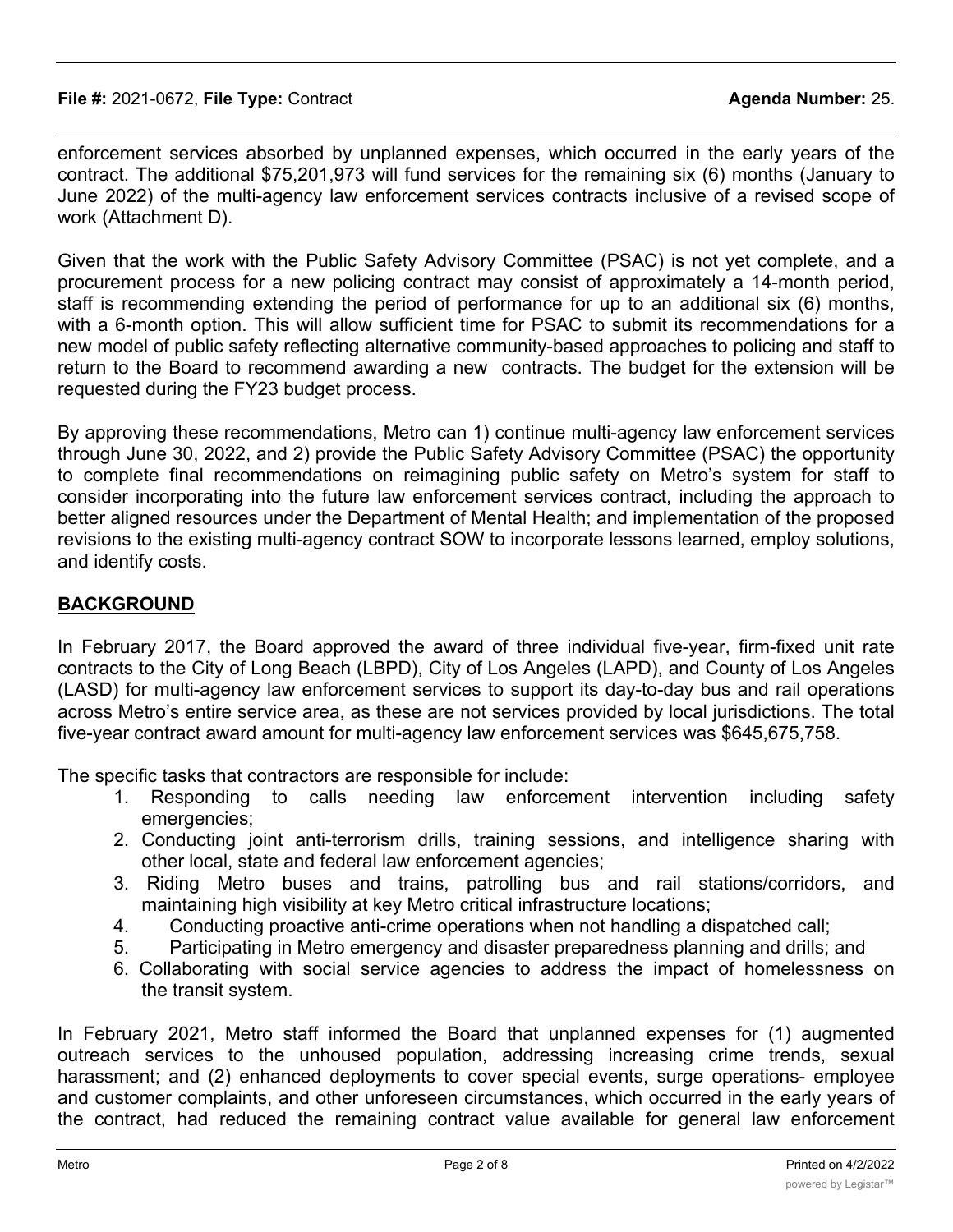#### **File #:** 2021-0672, **File Type:** Contract **Agenda Number:** 25.

services. As a result, more than \$100 million was requested to fully fund the contracts for the remaining twelve (12) months of the contract term (ending June 2022). In March 2021, the Board approved an increase of \$36M, which was sufficient only for law enforcement services to cover costs through December 2021, and to engage the Public Safety Advisory Committee (PSAC). Since then, staff has been engaging PSAC to re-imagine transit safety and develop recommendations for a new model that reflects community-based approaches to policing. Staff's intent was to seek Board approval of these recommendations before the end of this calendar year, leading up to and as part of the procurement process for a new policing contract.

Staff's request to extend the period of performance for up to an additional six (6) months, July to December 2022, with a 6-month option, January to June 2023, will allow sufficient time for PSAC to submit its recommendations to Metro for a new model of public safety, the opportunity for PSAC and/or the public to weigh in on the SOW during the posting time allotted for public comment on the new policing SOW, and award a new policing contract.

# **DISCUSSION**

Providing a safe transit system is imperative to Metro in order to a provide a world-class transportation system that enhances quality of life for all who use our system. Metro understands the various levels of safety concerns from the public and employees and the responsibility we have to ensure a safe and comfortable experience for all users of the Metro system. Through the PSAC, public safety survey of our ridership (see Attachment E), surveys of our employees, surveys of the unsheltered, and public comment, we have heard the many and varied voices of our community. Many respondents support both armed and unarmed staff on the system. Over 60% of public respondents want law enforcement and armed security staff to be a priority, and this support spans all race/ethnicity categories. Even more, over 70%, want unarmed security staff to be a priority. Employee surveys indicated 86% of employees want policing to be somewhat more or much more of a priority.

Some riders have heard of, witnessed, or have been a victim of crime that leaves them feeling vulnerable and unsafe. Some riders have heard of, witnessed, or have been a victim of disparate or unfair treatment by those in positions of authority, which leaves them harmed, or feeling disrespected and unsafe. Everyone is looking for prevention of and protection from harm, whether that be from harassment, violence, crime, or other threats. It's important to identify why people have these feelings, to determine if we can better address those core issues. Metro seeks for all to enjoy a safe and comfortable experience on the system.

Public safety is a complex topic and we are just at the beginning of our efforts to reimagine safety on our system. Safety by definition means "being free from harm or risk" and we understand that safety means different things to different people. This is a unique time, and we have an opportunity to approach public safety differently. Metro is taking a holistic approach to public safety that promotes safety, compassion and respect for our riders and employees. Key themes to this approach:

- · Building better support for vulnerable riders
- Leading with compassion
- Respecting diversity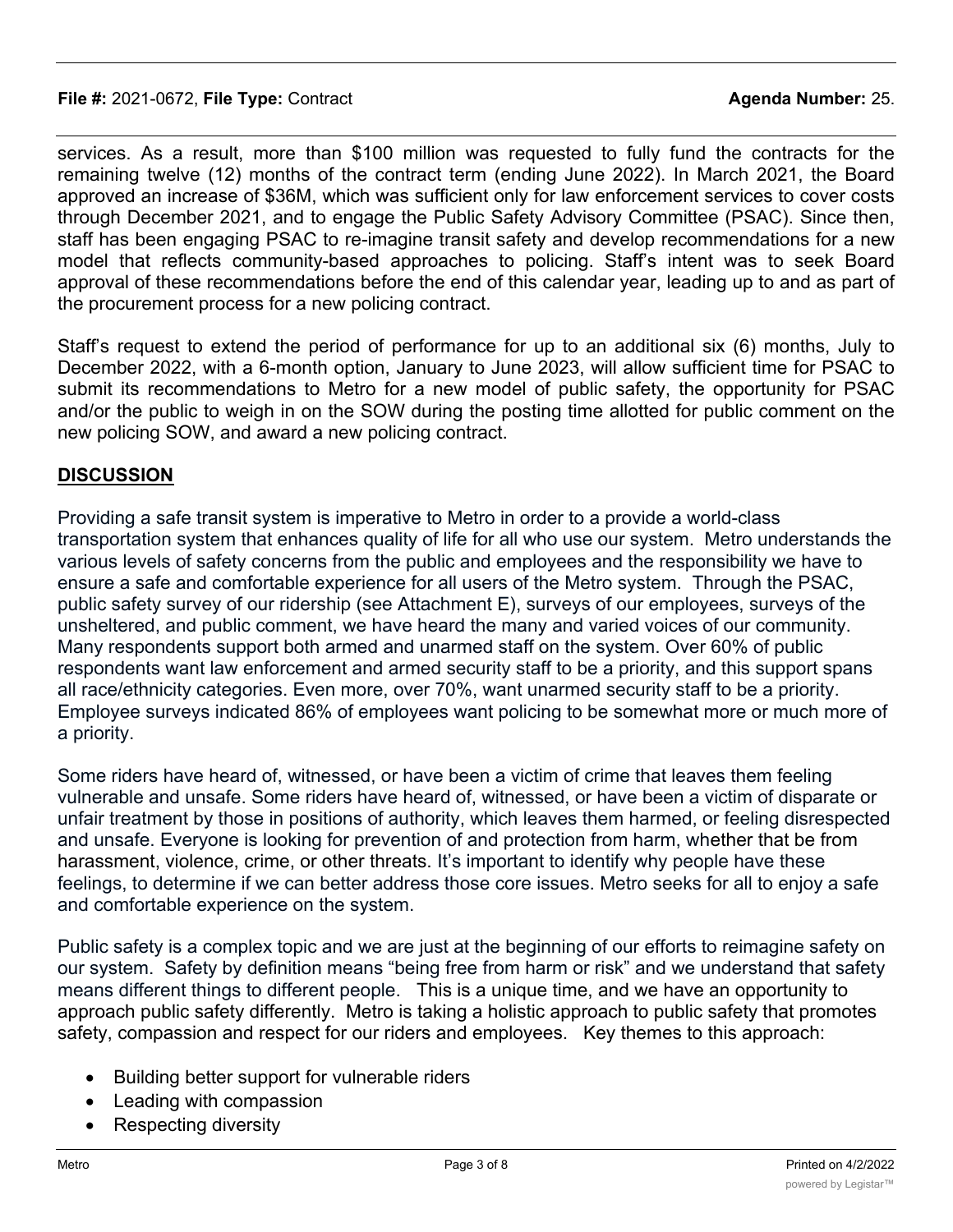- · Recognizing context
- · Community-centered approach
- · Reducing the risk of biased outcomes
- · Increased transparency and accountability

Based on the work of the Center for Policing Equity, staff will apply key questions to guide and focus internal decisions to support advancing a reimagined transit public safety program. 1. What services could replace law enforcement to reduce their footprint on riders? 2. How can we reduce law enforcement's footprint on over policed riders? 3. What riders and/or employees need more resources and what mechanisms can deliver them? 4. How can we measure our response to change? 5. How can we respond to rider violence with a lighter law enforcement footprint?

We want to focus resources to address root issues to some safety issues. As well as redirecting resources so that the right response is deployed to the safety concern.



### Scope of Work (SOW) Modification

Staff is proposing revisions to the existing contract SOW to increase transparency and continue engaging with the community and passengers to improve trust.

The proposed revisions, which align with the recently PSAC approved Mission and Values for Transit Policy -- *Implementing a Community-Centered Approach, Emphasizing Compassion, Acknowledging Context, and Committing to Openness and Transparency*, include:

- · Removal of fare enforcement and code of conduct responsibilities
- · Revised language dealing with proactive enforcement
- Redirecting \$1.6M from LASD contract to the Los Angeles County Department of Mental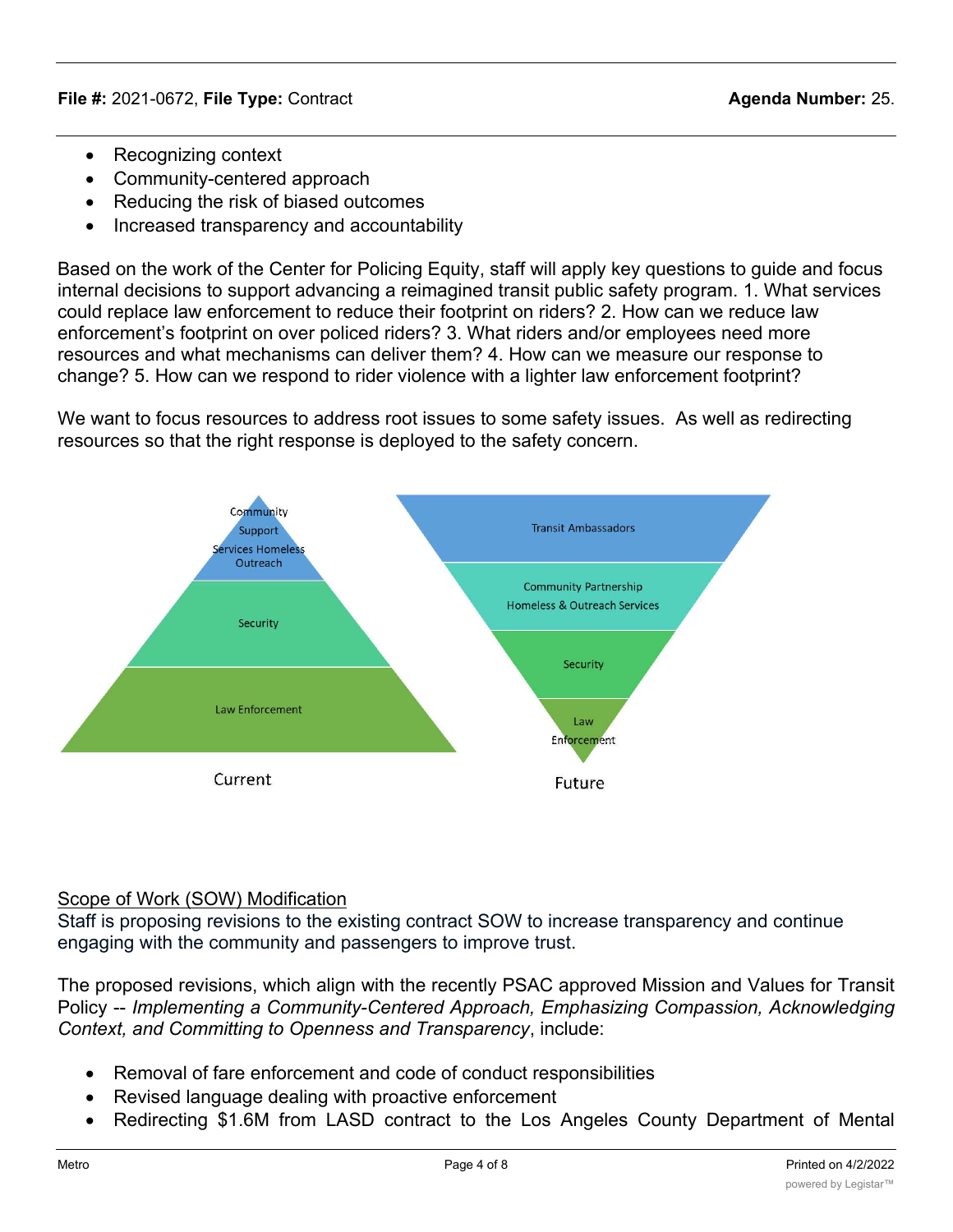- Health (DMH) to engage more effectively with the unhoused seeking shelter on the system
- Improved consistency with Campaign Zero's Eight Can't Wait; and
- · Increased data collection, transparency, and accountability.

Additionally, staff has been in discussions with the Los Angeles County Department of Mental Health (DMH) to enter into an agreement with Metro, to engage more effectively with persons who are in cognitive crisis or under the influence, or those who turn to the Metro system and property seeking shelter. Staff hopes to reach agreement with the DMH by the end of this calendar year. This will allow Metro to shift resources of approximately \$1.6M for the remaining 6 months of the existing LASD contract. Expansion on the DMH contract to include Long Beach Police Department and Los Angeles Police Department is expected with the additional options requested.

• Law enforcement contractors will host up to one (1) community engagement event per month to re-build trust with community members.

To further enhance public safety across the system, campaigns such as Children Travel Safe, Bystander Training, Clean and Safe, Anti-Hate, Sexual Harassment Prevention & Correction, Implicit Bias, ADA Sensitivity, Overdose Intervention and Prevention, and Victim Advocacy will continue to be developed in coordination with community-based organizations, and Office of Civil Rights & Inclusion, and our law enforcement and security contractors.

### *Accountability*

In light of the Office of the Inspector General (OIG) reports, staff continues to monitor and review current contract utilization in efforts to control expenditures; maintain current staff levels; reallocate current resources to where surge operations are needed and continue to shift law enforcement resources previously supporting Metro Rail Operation's special events to Metro Transit Security.

# **PSAC**

To support PSAC with providing recommendations to the existing contract and on a future contract, Metro staff provided members with a copy of the executed contracts with LAPD, LASD, and LBPD, in addition to various public data sets as requested by members. Complimenting copies of the contracts, staff provided a comprehensive SOW matrix (Attachment F) to members of the Policing Practices ad-hoc subcommittee for review. This matrix was used as a baseline to capture member feedback and potential recommendations. Metro staff issued a memo (see Attachment G) on October 26th to the ad-hoc subcommittee with recommendations for modifying the existing contract. On October  $27<sup>th</sup>$ , the ad-hoc subcommittee met to discuss staff's recommendations and expressed they would like to draft a response. The committee drafted a set of alternative recommendations in a memo (see Attachment H) dated October 29<sup>th</sup>. The recommendations included the following:

- Allocating \$0 in additional funding to the existing public agency policing contracts
- Metro returning to a non-contracted law enforcement model to ensure public safety on its transit system
- Reallocating the \$75.2 million that would have been spent on the amended law enforcement contract to support non-law enforcement alternatives to public safety, including: mental health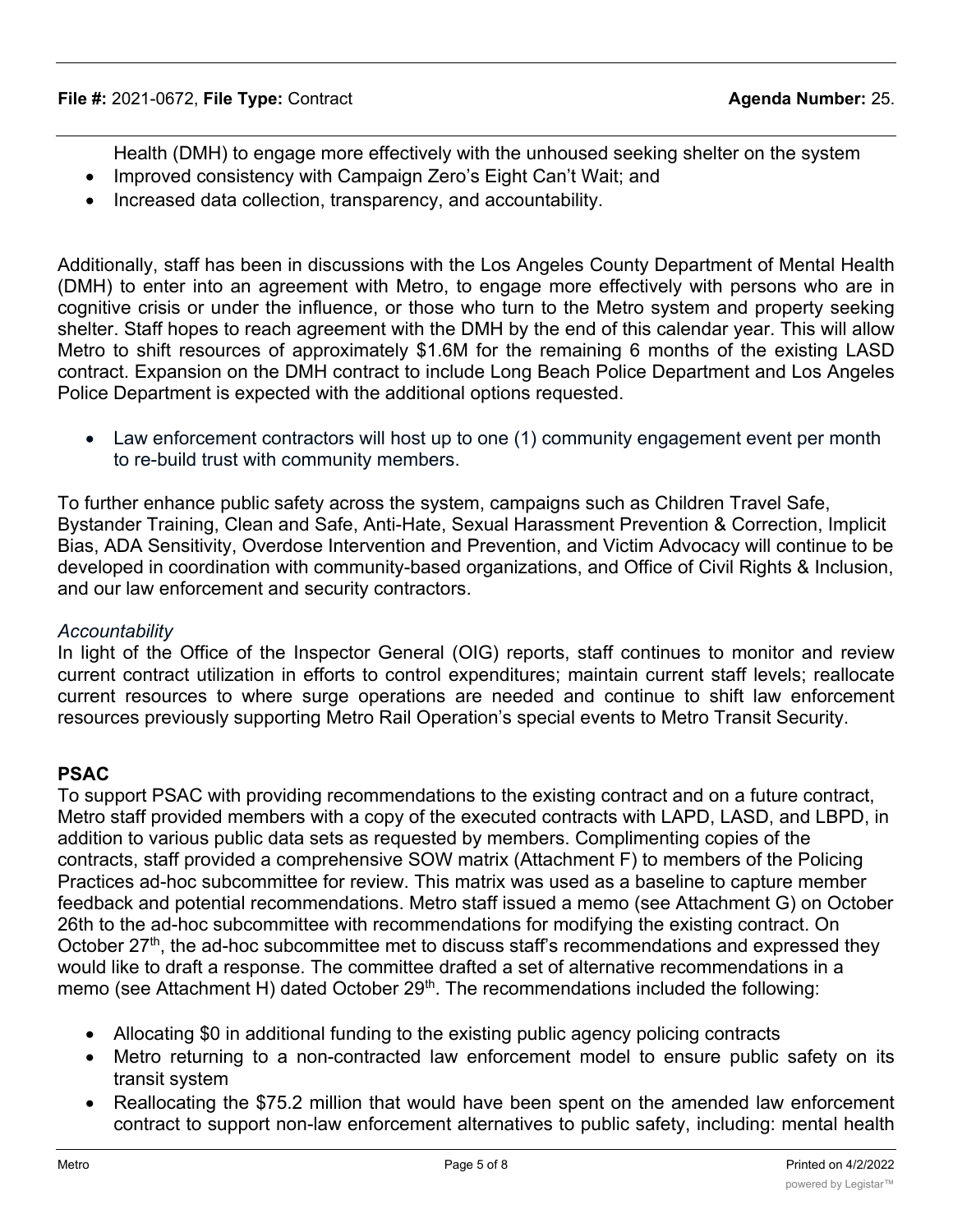services, homeless outreach services, transit ambassadors and funding safety initiatives outlined in Metro's Customer Experience plan.

On November 3<sup>rd</sup>, PSAC members voted on the ad-hoc subcommittee's recommendations. Although some members expressed concern about the security impacts of not funding, the committee members unanimously approved the ad-hoc committee's recommendations, with a vote of 14 "yes," 0 "no," and 0 "abstain" (see Attachment I).

Staff has listened to PSAC's feedback and reviewed their comments provided on a Multi-Agency Police Contract Scope of Work (SOW) matrix (Attachment F) for improving policing services currently provided under the multi-agency law enforcement contracts and proposed to incorporate several recommendations through revisions to the existing contract SOW. Due to time constraints, other recommendations would need to be considered in the new procurement consistent with the long-term vision of reimagining public safety.

Metro staff is fully committed to an ambassador program. We recognize the proven benefits of a Transit Ambassador Program and our goal is to implement effective alternative policing strategies as soon as possible. If Metro utilizes contracted services to staff the ambassador program, Metro could be ready to advertise a scope of work for those services by February 2022 with a contract award in the summer. The scope of work could be advertised to Community Based Organizations with expertise in homeless outreach, disability services, and/or hiring, training, and overseeing formerly incarcerated members of our community. Metro's goal is to move forward with a model that best delivers a Transit Ambassador Program in a timely way that is responsive to the sense of urgency that our Board members and public have expressed for this program.

### **DETERMINATION OF SAFETY IMPACT**

The authorization of the contract amendments to each of the law enforcement contracts will ensure continued safety and security of passengers and employees and improve Metro's ability to safeguard critical transportation infrastructures. See Attachment J for a list of positive safety services that are provided by our law enforcement contractors.

### **FINANCIAL IMPACT**

The total funding increase of \$75,201,973 is already included in the adopted FY22 budget, cost center 2010. The cost center manager and Executive Officer, System Security & Law Enforcement will be responsible for budgeting in FY23.

#### Impact to Budget

The source of funds for this effort will be local operating funds, including fares, sales tax Proposition A, C, TDA, and Measure R. These funds are eligible for bus and rail operations.

### **IMPLEMENTATION OF STRATEGIC PLAN GOALS**

The recommendation supports strategic plan goal 2.1 of committing to improving security. To achieve this goal, Metro will rely on a multi-layered, integrated security program that comprises technology,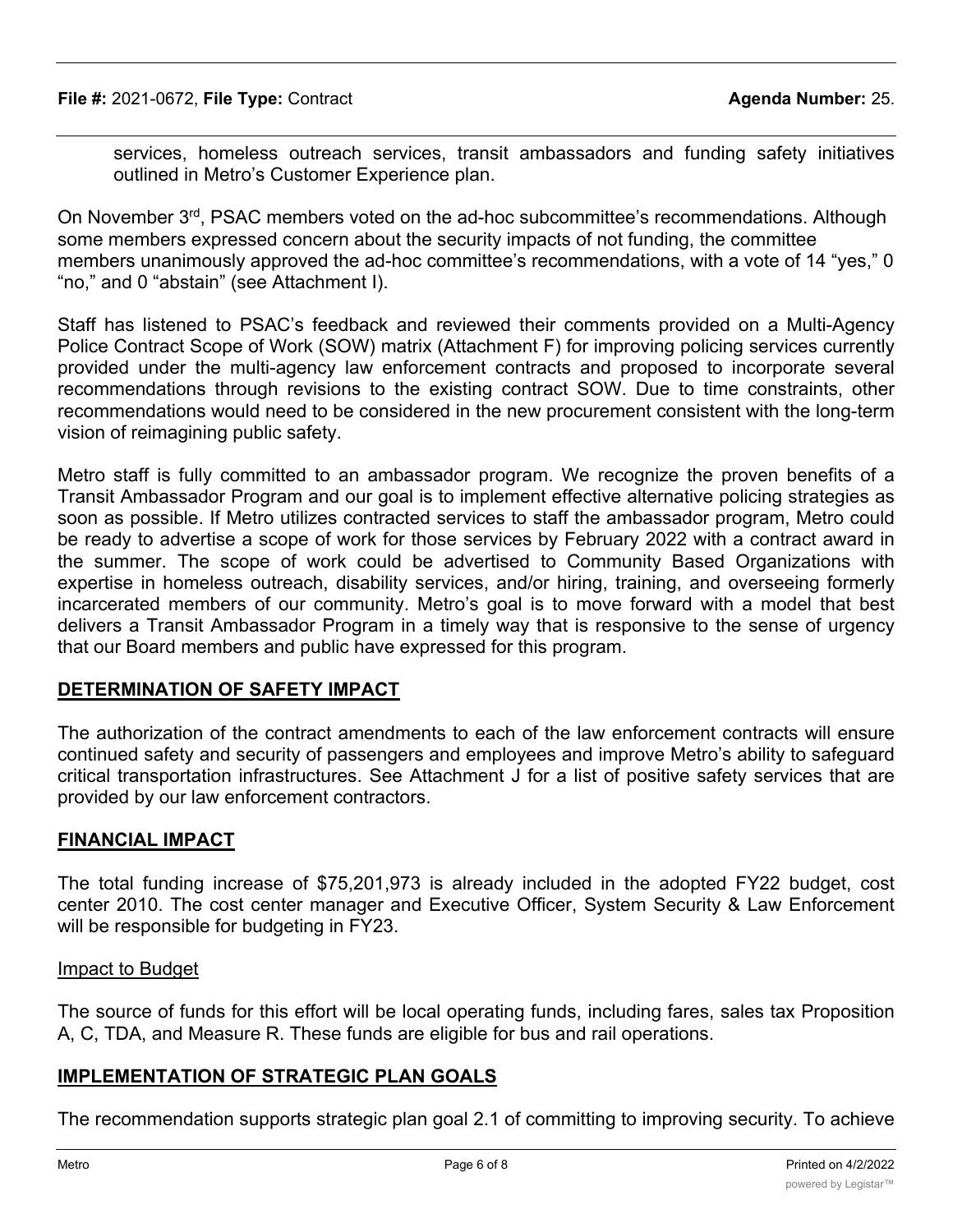this goal, Metro will rely on a multi-layered, integrated security program that comprises technology, people, and partnerships.

# **ALTERNATIVES CONSIDERED**

The Board may decline to approve the contract amendment as recommended by PSAC. This alternative is not recommended as Metro currently does not have an internal police force to combat incidents of crime on Metro system. Furthermore, Metro does not have existing contracts in place to provide an ambassador program, sufficient social services and mental health alternatives as outlined by PSAC.

- · Metro will be responsible for costs reasonably incurred by the police agency as a result of the early termination of the contract, which would include reasonable demobilization costs.
- An effort to not approve funds for the law enforcement contracts may be only a shortsighted approach and a missed opportunity to achieving the long-term change that we all seek. With violent crime on the rise on our system, in our communities and across the country, now is not the most appropriate time to limit the capacity of our law enforcement partners to connect with our communities without having any available alternatives to deploy, Metro, as a common carrier, is under a duty to provide the utmost care to its passengers, and recommends investing in this capacity, investing in partnerships, and investing in services that supplement safety and security efforts to better serve those who are most in need.
- · PSAC continues its work to advancing a reimagined transit public safety program on Metro. Staff will continue to engage with and support its efforts to enhance safety across all aspects of the system.

### **EQUITY PLATFORM**

The first recommendation allows for continued law enforcement services on the system for the remaining six months of the original period of performance. This action, although as voted on November  $3<sup>rd</sup>$  is not supported by PSAC, will allow the riders to see interim changes rather than continue with the status quo. For example, fare enforcement will be contractually removed from law enforcement's duties and include abiding by the 8 Can't Wait policies.

The second recommendation under consideration to extend the existing contract by six months with a six-month option would allow PSAC to provide feedback on the scope of work for a future contract. These extensions would be necessary due to the 12-14-month procurement process. PSAC would have an opportunity to provide feedback as staff develops the SOW and when it's posted for public viewing and input. In addition, while the new SOW is developed, it does not preclude future PSAC recommendations or other SOW modifications from being implemented into the extension period.

### **NEXT STEPS**

Upon Board approval, staff will execute contract modifications to each of the law enforcement contracts to continue to provide law enforcement services.